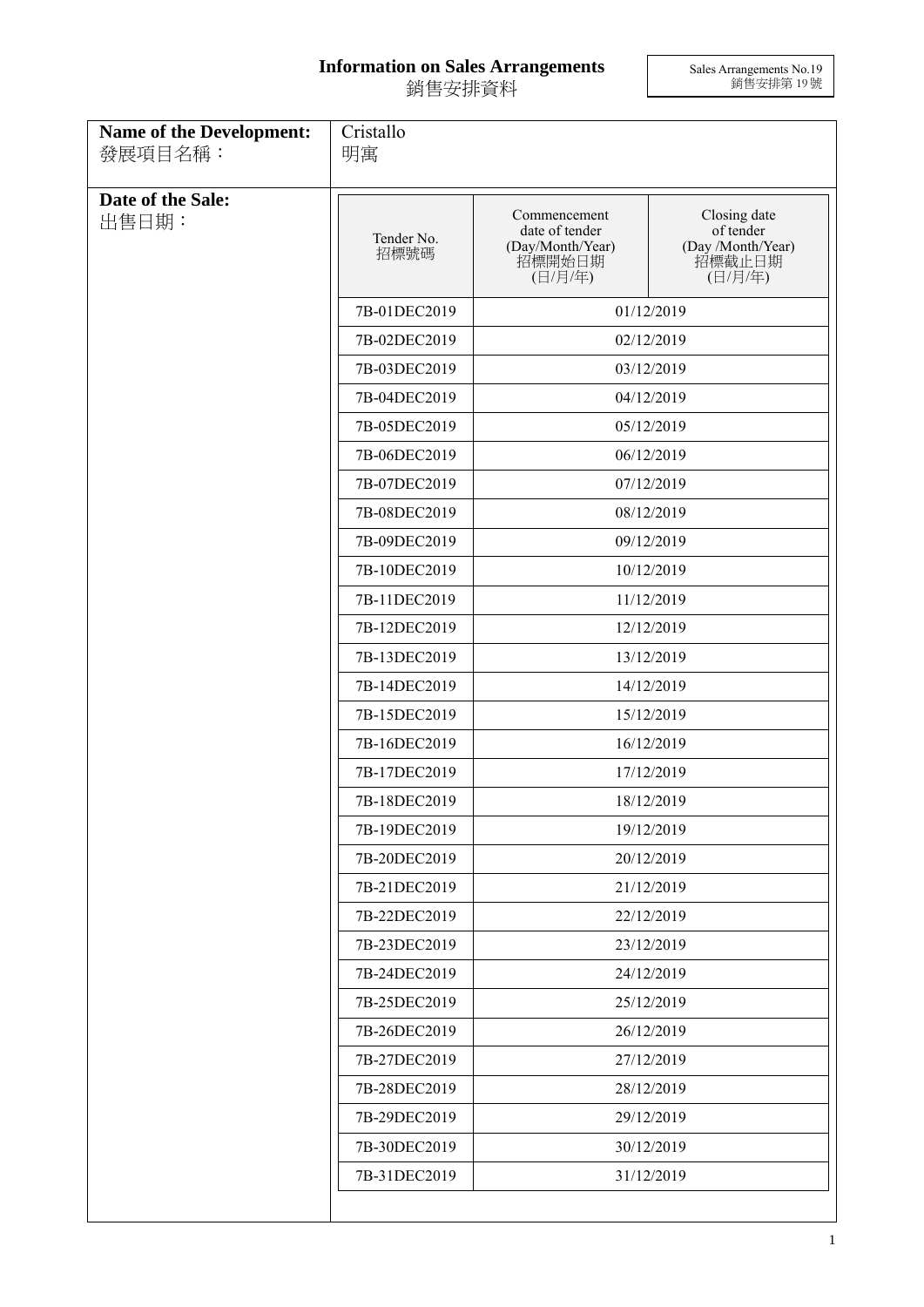| Time of the Sale:                                 |                    |                                                                                  |                                     |
|---------------------------------------------------|--------------------|----------------------------------------------------------------------------------|-------------------------------------|
| 出售時間:                                             | Tender No.<br>招標號碼 | Commencement<br>time of tender<br>招標開始時間                                         | Closing time<br>of tender<br>招標截止時間 |
|                                                   | 7B-01DEC2019       | 4:00 p.m. 下午4時                                                                   | 5:00 p.m. 下午5時                      |
|                                                   | 7B-02DEC2019       | 4:00 p.m. 下午4時                                                                   | 5:00 p.m. 下午5時                      |
|                                                   | 7B-03DEC2019       | 4:00 p.m. 下午4時                                                                   | 5:00 p.m. 下午5時                      |
|                                                   | 7B-04DEC2019       | 4:00 p.m. 下午4時                                                                   | 5:00 p.m. 下午5時                      |
|                                                   | 7B-05DEC2019       | 4:00 p.m. 下午4時                                                                   | 5:00 p.m. 下午5時                      |
|                                                   | 7B-06DEC2019       | 4:00 p.m. 下午4時                                                                   | 5:00 p.m. 下午5時                      |
|                                                   | 7B-07DEC2019       | 4:00 p.m. 下午4時                                                                   | 5:00 p.m. 下午5時                      |
|                                                   | 7B-08DEC2019       | 4:00 p.m. 下午4時                                                                   | 5:00 p.m. 下午5時                      |
|                                                   | 7B-09DEC2019       | 4:00 p.m. 下午4時                                                                   | 5:00 p.m. 下午5時                      |
|                                                   | 7B-10DEC2019       | 4:00 p.m. 下午4時                                                                   | 5:00 p.m. 下午5時                      |
|                                                   | 7B-11DEC2019       | 4:00 p.m. 下午4時                                                                   | 5:00 p.m. 下午5時                      |
|                                                   | 7B-12DEC2019       | 4:00 p.m. 下午4時                                                                   | 5:00 p.m. 下午5時                      |
|                                                   | 7B-13DEC2019       | 4:00 p.m. 下午4時                                                                   | 5:00 p.m. 下午5時                      |
|                                                   | 7B-14DEC2019       | 4:00 p.m. 下午4時                                                                   | 5:00 p.m. 下午5時                      |
|                                                   | 7B-15DEC2019       | 4:00 p.m. 下午4時                                                                   | 5:00 p.m. 下午5時                      |
|                                                   | 7B-16DEC2019       | 4:00 p.m. 下午4時                                                                   | 5:00 p.m. 下午5時                      |
|                                                   | 7B-17DEC2019       | 4:00 p.m. 下午4時                                                                   | 5:00 p.m. 下午5時                      |
|                                                   | 7B-18DEC2019       | 4:00 p.m. 下午4時                                                                   | 5:00 p.m. 下午5時                      |
|                                                   | 7B-19DEC2019       | 4:00 p.m. 下午4時                                                                   | 5:00 p.m. 下午5時                      |
|                                                   | 7B-20DEC2019       | 4:00 p.m. 下午4時                                                                   | 5:00 p.m. 下午5時                      |
|                                                   | 7B-21DEC2019       | 4:00 p.m. 下午4時                                                                   | 5:00 p.m. 下午5時                      |
|                                                   | 7B-22DEC2019       | 4:00 p.m. 下午4時                                                                   | 5:00 p.m. 下午 5 時                    |
|                                                   | 7B-23DEC2019       | 4:00 p.m. 下午4時                                                                   | 5:00 p.m. 下午5時                      |
|                                                   | 7B-24DEC2019       | 4:00 p.m. 下午4時                                                                   | 5:00 p.m. 下午5時                      |
|                                                   | 7B-25DEC2019       | 4:00 p.m. 下午4時                                                                   | 5:00 p.m. 下午5時                      |
|                                                   | 7B-26DEC2019       | 4:00 p.m. 下午4時                                                                   | 5:00 p.m. 下午5時                      |
|                                                   | 7B-27DEC2019       | 4:00 p.m. 下午4時                                                                   | 5:00 p.m. 下午5時                      |
|                                                   | 7B-28DEC2019       | 4:00 p.m. 下午4時                                                                   | 5:00 p.m. 下午5時                      |
|                                                   | 7B-29DEC2019       | 4:00 p.m. 下午4時                                                                   | 5:00 p.m. 下午5時                      |
|                                                   | 7B-30DEC2019       | 4:00 p.m. 下午4時                                                                   | 5:00 p.m. 下午5時                      |
|                                                   | 7B-31DEC2019       | 4:00 p.m. 下午4時                                                                   | 5:00 p.m. 下午5時                      |
|                                                   |                    | (Note : please refer to "Other matters" below)<br>(注意: 請參閱下文「其他事項」)              |                                     |
| Place where the sale will<br>take place:<br>出售地點: | Tsui, Kowloon      | B/F of Railway Plaza, No.39 Chatham Road South, Tsim Sha<br>九龍尖沙咀漆咸道南 39 號鐵路大廈地庫 |                                     |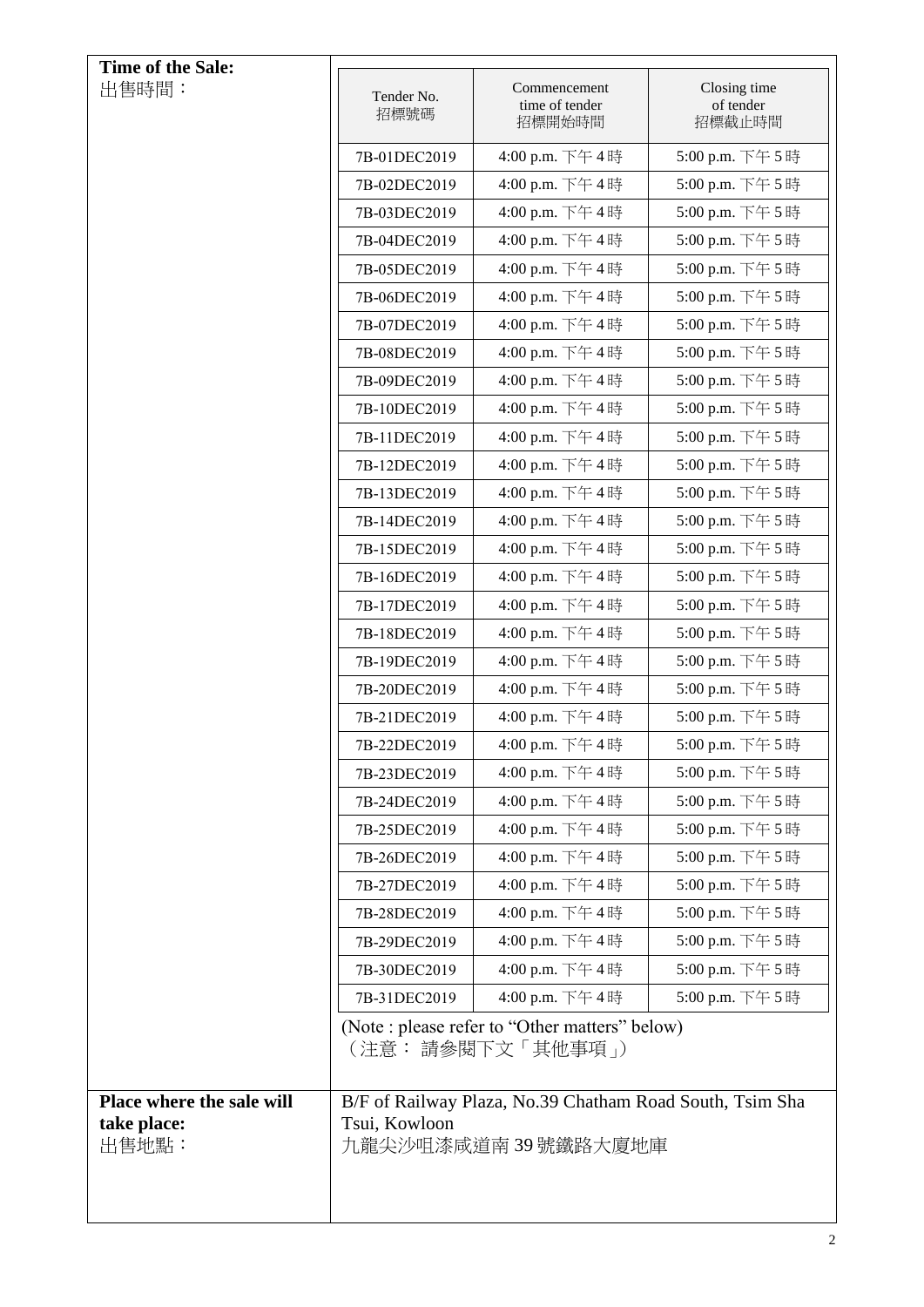| <b>Number of specified</b><br>residential properties<br>that will be offered to be<br>sold:<br>將提供出售的指明住宅物                                                                                                                                                                                                            | 1                                                                                                                                                                                                                                                                                   |                                       |                                                                                                                                                           |  |
|-----------------------------------------------------------------------------------------------------------------------------------------------------------------------------------------------------------------------------------------------------------------------------------------------------------------------|-------------------------------------------------------------------------------------------------------------------------------------------------------------------------------------------------------------------------------------------------------------------------------------|---------------------------------------|-----------------------------------------------------------------------------------------------------------------------------------------------------------|--|
| 業的數目                                                                                                                                                                                                                                                                                                                  |                                                                                                                                                                                                                                                                                     |                                       |                                                                                                                                                           |  |
|                                                                                                                                                                                                                                                                                                                       | Description of the residential properties that will be offered to be sold:<br>將提供出售的指明住宅物業的描述:                                                                                                                                                                                      |                                       |                                                                                                                                                           |  |
| The following flat(s):<br>以下單位:                                                                                                                                                                                                                                                                                       |                                                                                                                                                                                                                                                                                     |                                       |                                                                                                                                                           |  |
| 7B                                                                                                                                                                                                                                                                                                                    |                                                                                                                                                                                                                                                                                     |                                       |                                                                                                                                                           |  |
| 物業的優先次序:                                                                                                                                                                                                                                                                                                              | The method to be used to determine the order of priority in which each of the persons<br>interested in purchasing any of the specified residential properties may select the<br>residential property that the person wishes to purchase:<br>將會使用何種方法,決定有意購買該等指明住宅物業的每名人士可揀選其意欲購買的住宅 |                                       |                                                                                                                                                           |  |
| Subject to other matters, sale by tender - see details and particulars in the tender notices. Details<br>and particulars in the tender notices under different Tender No. are different.<br>受制於其他事項,以招標方式出售 - 請參閱指明住宅物業的招標公告的細節和詳情。不同<br>招標號碼下招標公告的細節和詳情會有不同。                                                         |                                                                                                                                                                                                                                                                                     |                                       |                                                                                                                                                           |  |
| During the following periods, the tender notices and other relevant tender documents of the<br>specified residential properties will be made available for collection free of charge at B/F,<br>Railway Plaza, No.39 Chatham Road South, Tsim Sha Tsui, Kowloon:-<br>於以下時段,招標公告及其他有關招標文件可於九龍尖沙咀漆咸道南39號鐵路大廈地庫免<br>費領取: |                                                                                                                                                                                                                                                                                     |                                       |                                                                                                                                                           |  |
| Tender No.<br>招標號碼                                                                                                                                                                                                                                                                                                    | Specified residential properties that will be<br>offered to be sold                                                                                                                                                                                                                 |                                       | Tender notice and other relevant tender documents<br>will be made available for collection during the<br>following periods<br>於以下時段,招標公告及<br>其他相關招標文件可供領取 |  |
|                                                                                                                                                                                                                                                                                                                       | 將提供出售的指明住宅物業的數目                                                                                                                                                                                                                                                                     | Date<br>(Day/Month/Year)<br>日期(日/月/年) | Time<br>時間                                                                                                                                                |  |
| 7B-01DEC2019                                                                                                                                                                                                                                                                                                          | All the specified residential properties set out in<br>the Sales Arrangements<br>所有於銷售安排中列出的指明住宅物業                                                                                                                                                                                  | 01/12/2019                            | 3:00 p.m. to 5:00 p.m.<br>下午3時至下午5時                                                                                                                       |  |
| 7B-02DEC2019                                                                                                                                                                                                                                                                                                          | All the available and remaining<br>specified properties<br>所有可供出售及餘下的指明住宅物業                                                                                                                                                                                                         | 02/12/2019                            | 3:00 p.m. to 5:00 p.m.<br>下午3時至下午5時                                                                                                                       |  |
| 7B-03DEC2019                                                                                                                                                                                                                                                                                                          | All the available and remaining<br>specified properties<br>所有可供出售及餘下的指明住宅物業                                                                                                                                                                                                         | 03/12/2019                            | 3:00 p.m. to 5:00 p.m.<br>下午3時至下午5時                                                                                                                       |  |
| 7B-04DEC2019                                                                                                                                                                                                                                                                                                          | All the available and remaining<br>specified properties<br>所有可供出售及餘下的指明住宅物業                                                                                                                                                                                                         | 04/12/2019                            | 3:00 p.m. to 5:00 p.m.<br>下午3時至下午5時                                                                                                                       |  |
| 7B-05DEC2019                                                                                                                                                                                                                                                                                                          | All the available and remaining<br>specified properties<br>所有可供出售及餘下的指明住宅物業                                                                                                                                                                                                         | 05/12/2019                            | 3:00 p.m. to 5:00 p.m.<br>下午3時至下午5時                                                                                                                       |  |

7B-06DEC2019

All the available and remaining specified properties 所有可供出售及餘下的指明住宅物業

06/12/2019 3:00 p.m. to 5:00 p.m. 下午 3 時至下午 5 時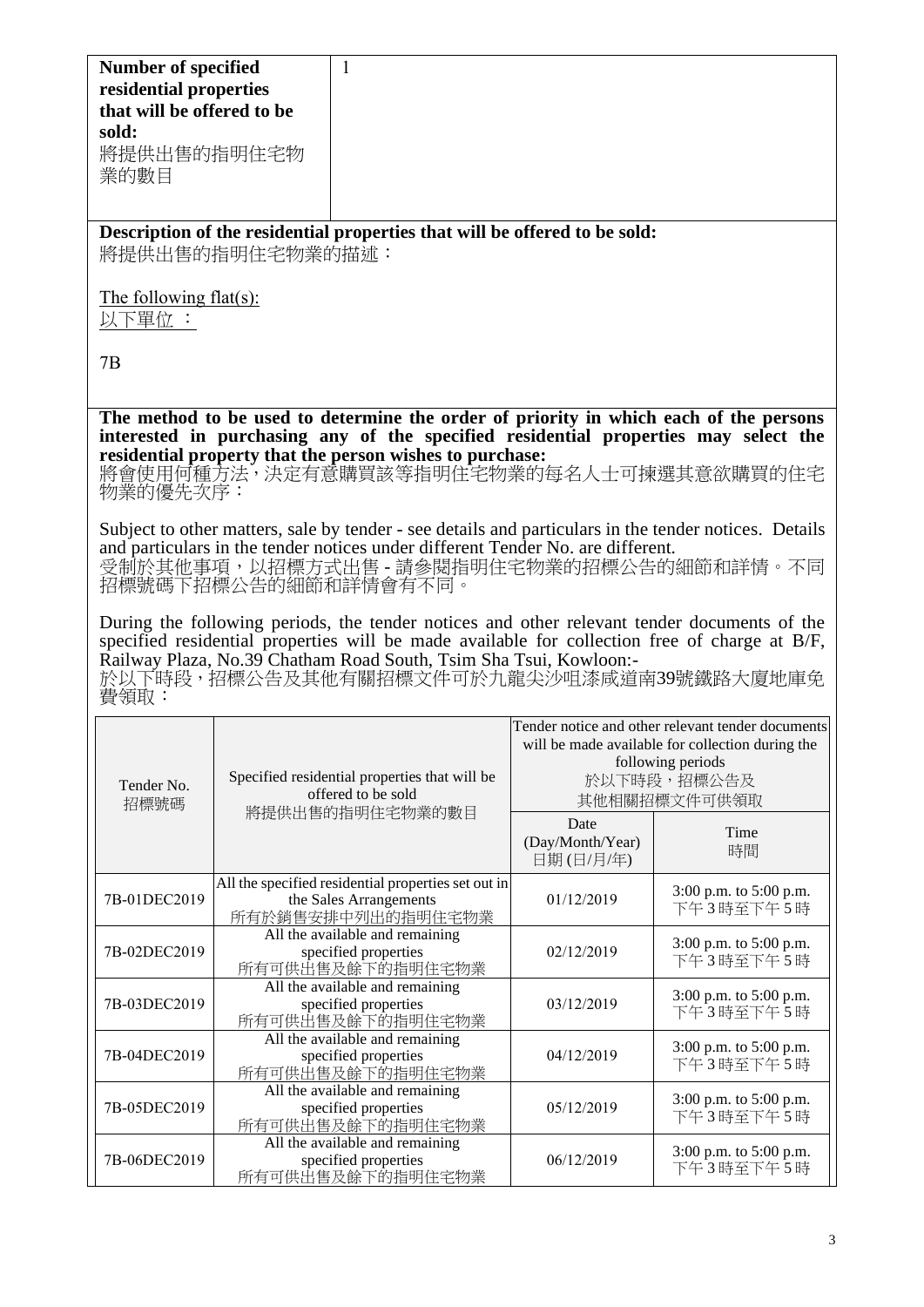| 7B-07DEC2019 | All the available and remaining<br>specified properties<br>所有可供出售及餘下的指明住宅物業 | 07/12/2019 | 3:00 p.m. to 5:00 p.m.<br>下午3時至下午5時 |
|--------------|-----------------------------------------------------------------------------|------------|-------------------------------------|
| 7B-08DEC2019 | All the available and remaining<br>specified properties<br>所有可供出售及餘下的指明住宅物業 | 08/12/2019 | 3:00 p.m. to 5:00 p.m.<br>下午3時至下午5時 |
| 7B-09DEC2019 | All the available and remaining<br>specified properties<br>所有可供出售及餘下的指明住宅物業 | 09/12/2019 | 3:00 p.m. to 5:00 p.m.<br>下午3時至下午5時 |
| 7B-10DEC2019 | All the available and remaining<br>specified properties<br>所有可供出售及餘下的指明住宅物業 | 10/12/2019 | 3:00 p.m. to 5:00 p.m.<br>下午3時至下午5時 |
| 7B-11DEC2019 | All the available and remaining<br>specified properties<br>所有可供出售及餘下的指明住宅物業 | 11/12/2019 | 3:00 p.m. to 5:00 p.m.<br>下午3時至下午5時 |
| 7B-12DEC2019 | All the available and remaining<br>specified properties<br>所有可供出售及餘下的指明住宅物業 | 12/12/2019 | 3:00 p.m. to 5:00 p.m.<br>下午3時至下午5時 |
| 7B-13DEC2019 | All the available and remaining<br>specified properties<br>所有可供出售及餘下的指明住宅物業 | 13/12/2019 | 3:00 p.m. to 5:00 p.m.<br>下午3時至下午5時 |
| 7B-14DEC2019 | All the available and remaining<br>specified properties<br>所有可供出售及餘下的指明住宅物業 | 14/12/2019 | 3:00 p.m. to 5:00 p.m.<br>下午3時至下午5時 |
| 7B-15DEC2019 | All the available and remaining<br>specified properties<br>所有可供出售及餘下的指明住宅物業 | 15/12/2019 | 3:00 p.m. to 5:00 p.m.<br>下午3時至下午5時 |
| 7B-16DEC2019 | All the available and remaining<br>specified properties<br>所有可供出售及餘下的指明住宅物業 | 16/12/2019 | 3:00 p.m. to 5:00 p.m.<br>下午3時至下午5時 |
| 7B-17DEC2019 | All the available and remaining<br>specified properties<br>所有可供出售及餘下的指明住宅物業 | 17/12/2019 | 3:00 p.m. to 5:00 p.m.<br>下午3時至下午5時 |
| 7B-18DEC2019 | All the available and remaining<br>specified properties<br>所有可供出售及餘下的指明住宅物業 | 18/12/2019 | 3:00 p.m. to 5:00 p.m.<br>下午3時至下午5時 |
| 7B-19DEC2019 | All the available and remaining<br>specified properties<br>所有可供出售及餘下的指明住宅物業 | 19/12/2019 | 3:00 p.m. to 5:00 p.m.<br>下午3時至下午5時 |
| 7B-20DEC2019 | All the available and remaining<br>specified properties<br>所有可供出售及餘下的指明住宅物業 | 20/12/2019 | 3:00 p.m. to 5:00 p.m.<br>下午3時至下午5時 |
| 7B-21DEC2019 | All the available and remaining<br>specified properties<br>所有可供出售及餘下的指明住宅物業 | 21/12/2019 | 3:00 p.m. to 5:00 p.m.<br>下午3時至下午5時 |
| 7B-22DEC2019 | All the available and remaining<br>specified properties<br>所有可供出售及餘下的指明住宅物業 | 22/12/2019 | 3:00 p.m. to 5:00 p.m.<br>下午3時至下午5時 |
| 7B-23DEC2019 | All the available and remaining<br>specified properties<br>所有可供出售及餘下的指明住宅物業 | 23/12/2019 | 3:00 p.m. to 5:00 p.m.<br>下午3時至下午5時 |
| 7B-24DEC2019 | All the available and remaining<br>specified properties<br>所有可供出售及餘下的指明住宅物業 | 24/12/2019 | 3:00 p.m. to 5:00 p.m.<br>下午3時至下午5時 |
| 7B-25DEC2019 | All the available and remaining<br>specified properties<br>所有可供出售及餘下的指明住宅物業 | 25/12/2019 | 3:00 p.m. to 5:00 p.m.<br>下午3時至下午5時 |
| 7B-26DEC2019 | All the available and remaining<br>specified properties<br>所有可供出售及餘下的指明住宅物業 | 26/12/2019 | 3:00 p.m. to 5:00 p.m.<br>下午3時至下午5時 |
| 7B-27DEC2019 | All the available and remaining<br>specified properties<br>所有可供出售及餘下的指明住宅物業 | 27/12/2019 | 3:00 p.m. to 5:00 p.m.<br>下午3時至下午5時 |
| 7B-28DEC2019 | All the available and remaining<br>specified properties<br>所有可供出售及餘下的指明住宅物業 | 28/12/2019 | 3:00 p.m. to 5:00 p.m.<br>下午3時至下午5時 |